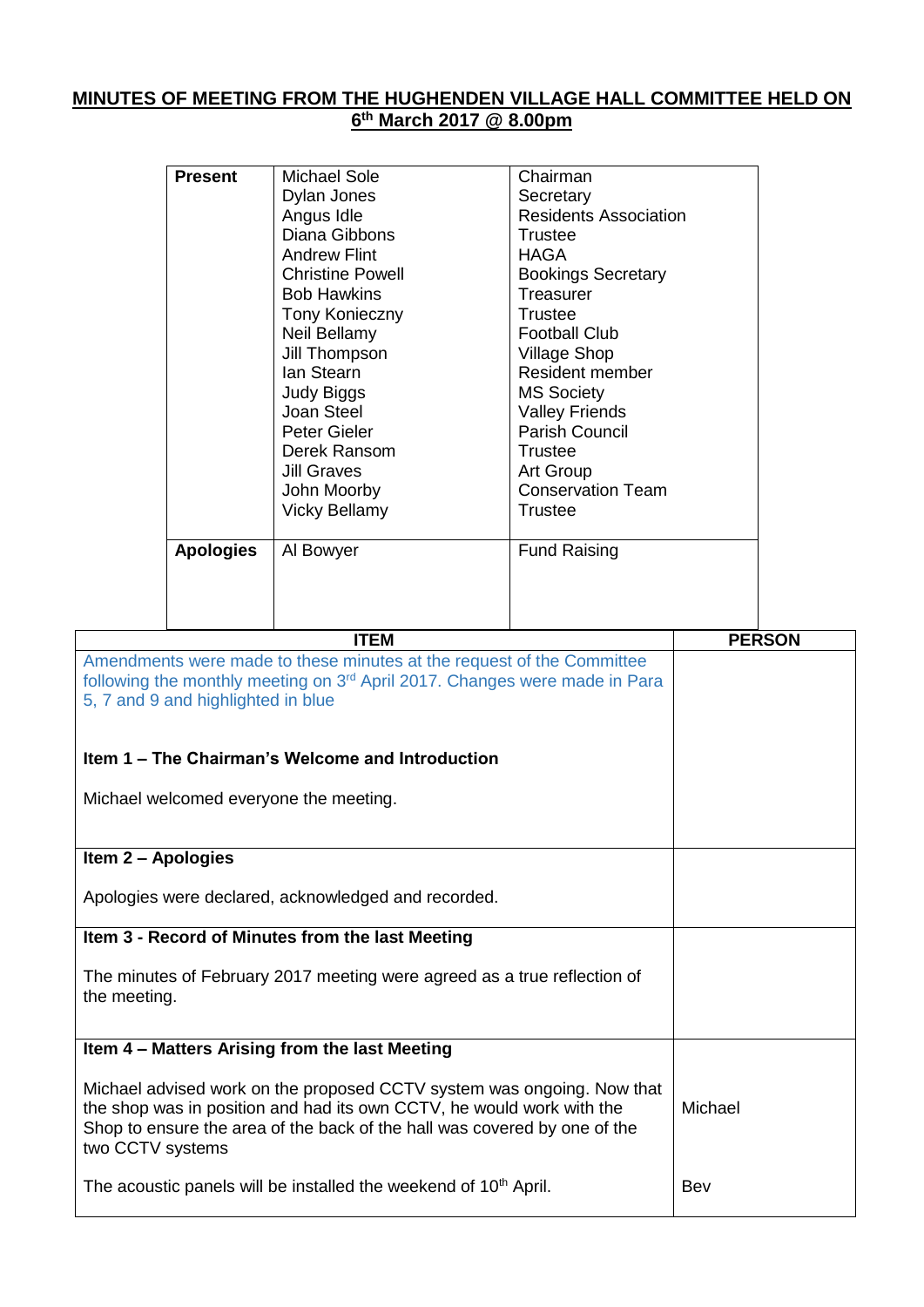| Michal advised that the shop Lease was progressing and that Heads of<br>terms had been agreed to allow the shop to open on the 4 <sup>th</sup> March.                                                                                                                                                                                                  |             |
|--------------------------------------------------------------------------------------------------------------------------------------------------------------------------------------------------------------------------------------------------------------------------------------------------------------------------------------------------------|-------------|
| Xmas lights and internal doors would be discussed when Bev gave3 his<br>update.                                                                                                                                                                                                                                                                        |             |
| Bev and Michael are looking at speed bump options for the entrance to the<br>carpark.                                                                                                                                                                                                                                                                  |             |
| Item 5 - Chairman's report                                                                                                                                                                                                                                                                                                                             | Bev         |
|                                                                                                                                                                                                                                                                                                                                                        |             |
| Michael congratulated the shop committee on the successful reopening of<br>the shop.                                                                                                                                                                                                                                                                   |             |
| Michael advised the committee that Peter Gieler had been informed by the<br>Parish Council that voting on the Hall Committee may undermine his position<br>on the Parish Council. Therefore it has been agreed that Peter would attend<br>the meetings of the Hall Committee, I but not enter a vote. The Covenant will<br>be updated to reflect this. |             |
| Michael advised that the planning for Village Day 2018 would need to start<br>soon and requested a volunteer to Chair the Village Day Committee. It was<br>suggested that an advert be placed in the Hughenden News.                                                                                                                                   | Michael     |
| In previous years the Hall has support the Youth Bus, Climbing Wall and film<br>nights but they have been poorly attended due to lack of advertising. This<br>year there would be an expectation that appropriate advertising and notice<br>was given if the Hall facilities are required.                                                             | <b>PCHV</b> |
| <b>Item 6 - Treasurers Report</b>                                                                                                                                                                                                                                                                                                                      |             |
| As the finance report had been emailed to members prior to the meeting,<br>Bob highlighted the following:                                                                                                                                                                                                                                              |             |
| The fund raising account with CAF Bank had been closed as the Bank was<br>now charging £5 per month per account and so the accounts had been<br>reduced to one savings account.                                                                                                                                                                        |             |
| The sub-committee chosen to discuss the change to the Hall tariff had not<br>yet met and he would be arranging a meeting shortly.                                                                                                                                                                                                                      | <b>Bob</b>  |
| Item 7 - Secretary's Report                                                                                                                                                                                                                                                                                                                            |             |
| Dylan asked for a vote on the proposal put forward by the Parish Council on<br>the responsibilities regarding the Playground. The proposal was in line with<br>how the Hall maintained the Playground already, it just meant that all the<br>halls in the Parish would be agreeing to the same. The proposal included:                                 |             |
| Raking and loosening the bark periodically.<br>Weekly inspections of the equipment<br>Maintaining the Hedges (the Parish Council will maintain the fence)<br><b>Grass cutting</b><br>Vandalism repairs claimed through our own insurance.                                                                                                              |             |
| A vote was held and all present were in favour of the proposal.                                                                                                                                                                                                                                                                                        |             |
|                                                                                                                                                                                                                                                                                                                                                        |             |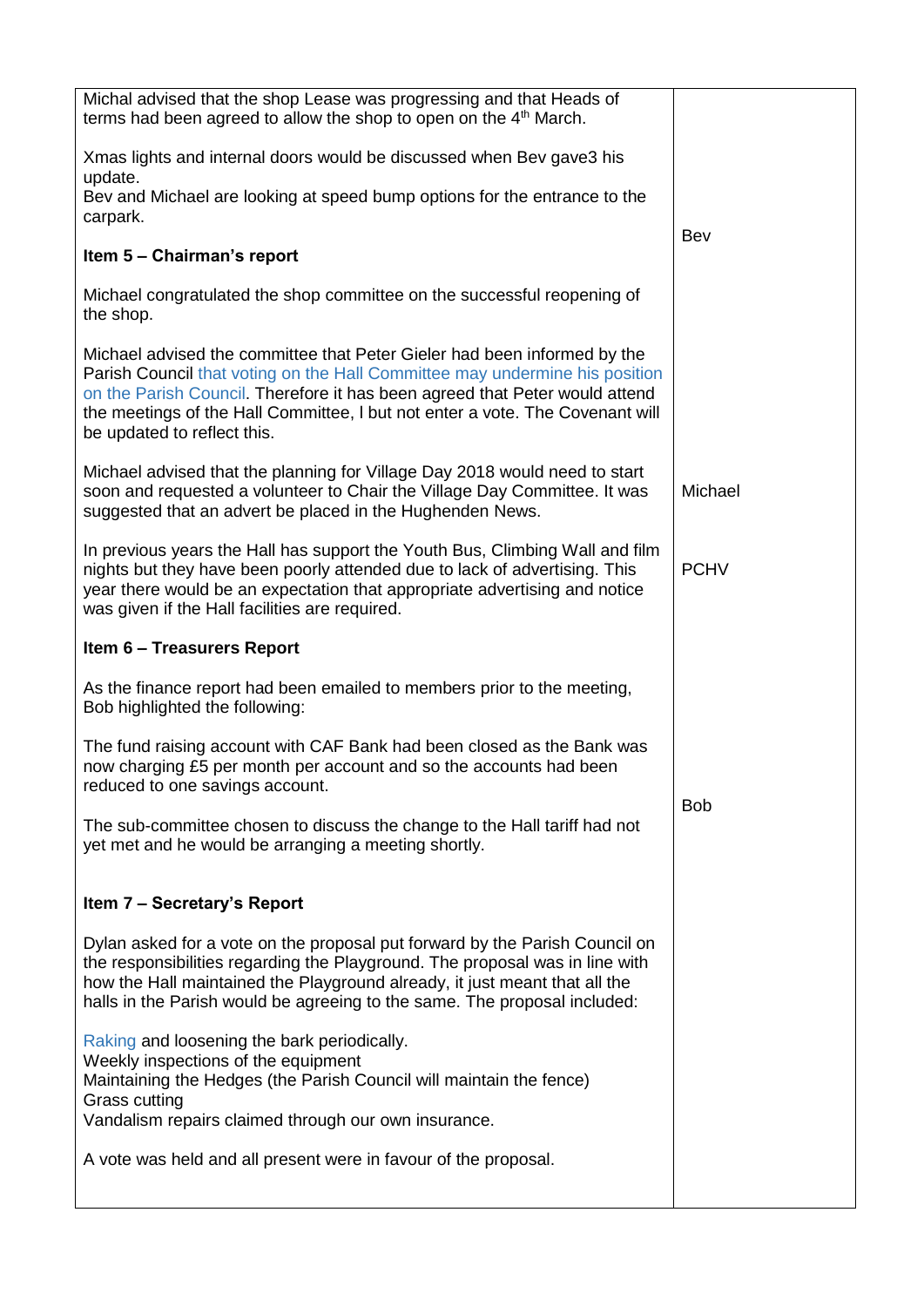| Dylan also advised that he had spoken with the Fields in Trust about the<br>merger of the two charities as they were an interested party. No further<br>progress had been made.                                                                                                                                                                                                                                                                                                                                                              |               |
|----------------------------------------------------------------------------------------------------------------------------------------------------------------------------------------------------------------------------------------------------------------------------------------------------------------------------------------------------------------------------------------------------------------------------------------------------------------------------------------------------------------------------------------------|---------------|
| Item 8 - Maintenance Report                                                                                                                                                                                                                                                                                                                                                                                                                                                                                                                  |               |
| Bev joined the meeting to discuss the following:                                                                                                                                                                                                                                                                                                                                                                                                                                                                                             | Bev           |
| Internal Doors – We now have a company that is willing to replace the doors<br>with all the furnishing for £6K. All agreed to go ahead with the project.                                                                                                                                                                                                                                                                                                                                                                                     |               |
| Crack in Kitchen worktop $-$ A large crack has appeared in the worktop in the<br>main kitchen. We could try and get a repair under warranty but that might<br>take some time, or have it replaced at a cost of £2k. Following a discussion it<br>was decided that as the purchase was made with Buildbase of Hughenden<br>Valley, we should attempt to have it repaired under warranty. However, if this<br>looks as though it will take an unacceptably long time, authority is given to<br>replace at a cost of £2k.                       | Bev           |
| Garage Roof – The garage roof has been damaged by the recent weather.<br>Dylan to contact the insurance company and Bev is to obtain a quote for<br>repair.                                                                                                                                                                                                                                                                                                                                                                                  | Dylan /Bev    |
| Xmas Tree Lights – a discussion was held on how to upgrade the Xmas                                                                                                                                                                                                                                                                                                                                                                                                                                                                          | Bev           |
| lights. It concluded with an agreement that a rope light would be placed<br>around the trunk of the tree and reassessed once complete.                                                                                                                                                                                                                                                                                                                                                                                                       | Bev           |
| Hand rail – An additional handrail is on order for the other side of the stairs<br>from the kitchen.                                                                                                                                                                                                                                                                                                                                                                                                                                         |               |
| Item 9 - Booking Secretary's Report                                                                                                                                                                                                                                                                                                                                                                                                                                                                                                          |               |
| Christine advised the committee that the Pre-school had requested<br>additional use of the small hall. However, we currently have bookings and<br>therefore the requested was rejected.                                                                                                                                                                                                                                                                                                                                                      |               |
| Elaine Smith, a local resident is fund raising for defibrillators to be placed<br>around the village. She is offering an external Defib for the Hall if the internal<br>one we own is relocated to the school. Following a discussion, it was agreed<br>that we would like an external defib, but would also like to keep the internal<br>one, as it is more accessible to hall users. We would help to fund the schools<br>defib, if the Hall could keep its current defib and have the external one.<br>Christine is to speak with Elaine. | Christine     |
| Michael suggested we publish the emergency maps of the Hall buildings so<br>that users knew where to locate the defib.                                                                                                                                                                                                                                                                                                                                                                                                                       | Michael/Dylan |
| Item 10 - Village Shop update                                                                                                                                                                                                                                                                                                                                                                                                                                                                                                                |               |
| Jill gave a brief overview of the weekend shop opening event                                                                                                                                                                                                                                                                                                                                                                                                                                                                                 |               |
| Item 11 - Football Club update                                                                                                                                                                                                                                                                                                                                                                                                                                                                                                               |               |
| Neil advised that the annual quiz had been postponed as it clashed with<br>other village events                                                                                                                                                                                                                                                                                                                                                                                                                                              |               |
| <b>Item 12 - Fund Raising Report</b>                                                                                                                                                                                                                                                                                                                                                                                                                                                                                                         |               |